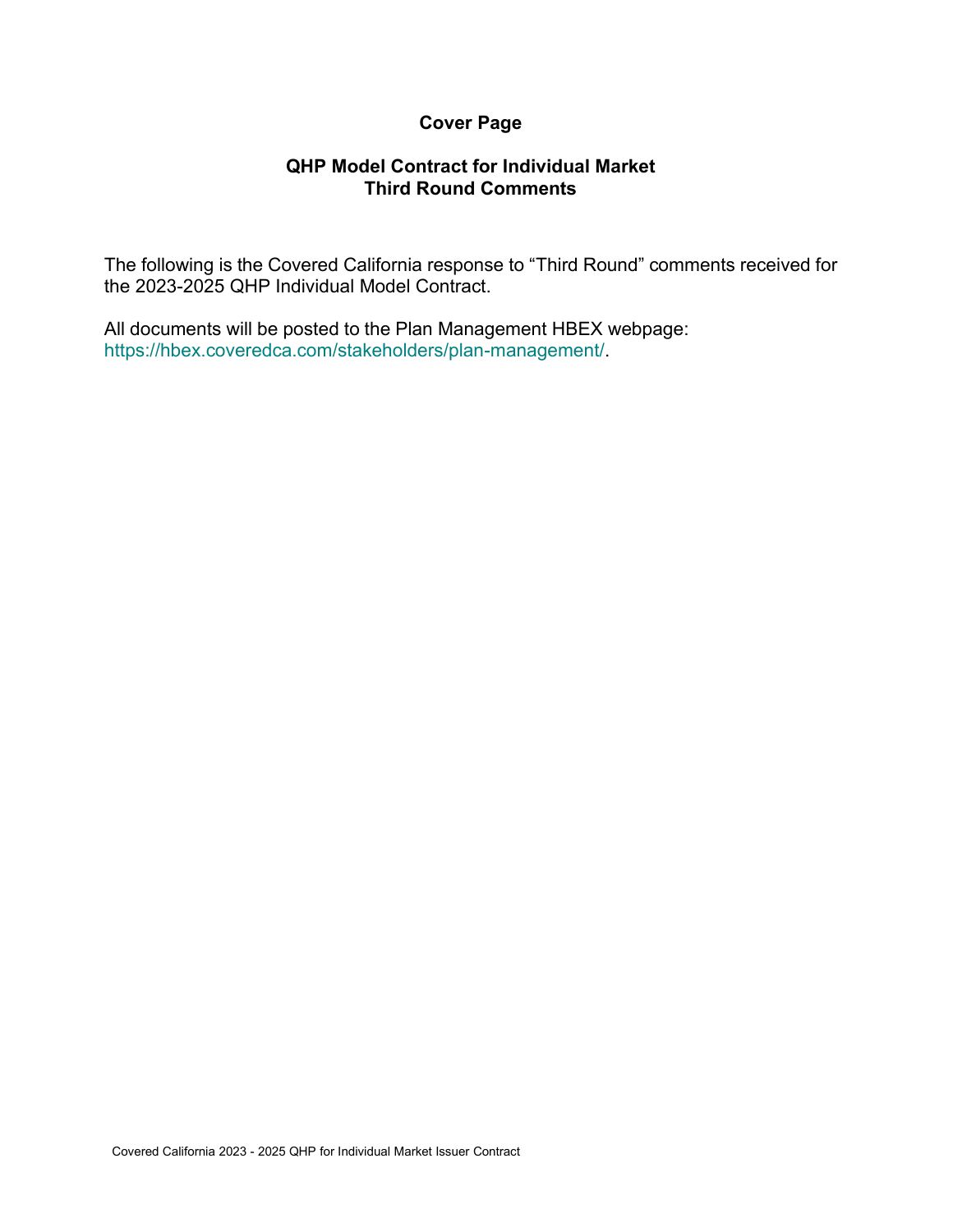| Article-Section<br>ş          | Article-Section<br>Title   | <b>Comment Date</b> | <b>Comment</b>                                                                                                                                                                                                                                                                                                                                                                                                                                                                                        | <b>Response</b>                                                                                                                                                                                   |
|-------------------------------|----------------------------|---------------------|-------------------------------------------------------------------------------------------------------------------------------------------------------------------------------------------------------------------------------------------------------------------------------------------------------------------------------------------------------------------------------------------------------------------------------------------------------------------------------------------------------|---------------------------------------------------------------------------------------------------------------------------------------------------------------------------------------------------|
| C.                            | Recitals                   | 2/11                | We appreciate the addition and elevation of robust consumer service as one of<br>8 factors Covered California will be assessing in connection with application<br>responses.                                                                                                                                                                                                                                                                                                                          | Thank you for your comment and support.                                                                                                                                                           |
| 1.6, 2.2,<br>$2.3$ and<br>2.4 | Multiple sections          | 2/11                | Are we right to assume these sections were moved but essentially unchanged<br>as they are no longer counted as performance standards under the new 2023-<br>2025 contract?                                                                                                                                                                                                                                                                                                                            | These were among the contract sections reorganized in 2023 to<br>create a new Article 3 - Promoting Enrollment, consolidating all<br>items into one contract location for the purpose of clarity. |
| 3.1                           | Transitions of<br>Coverage |                     | 2/11/22 We respectfully request the following change:<br>To the extent Contractor has enrollees in small and large group ESI or Medi-<br>Cal, to further the parties' commitment to maximizing enrollment in health<br>insurance coverage, Contractor will work with Covered California to develop<br>and implement operational processes to ensure continuity of coverage for<br>Enrollees transitioning from Contractor's non-exchange lines of businesses to<br>Contractor's on-exchange business. | Covered California declines to make this contract update, but<br>has updated "to Covered California."                                                                                             |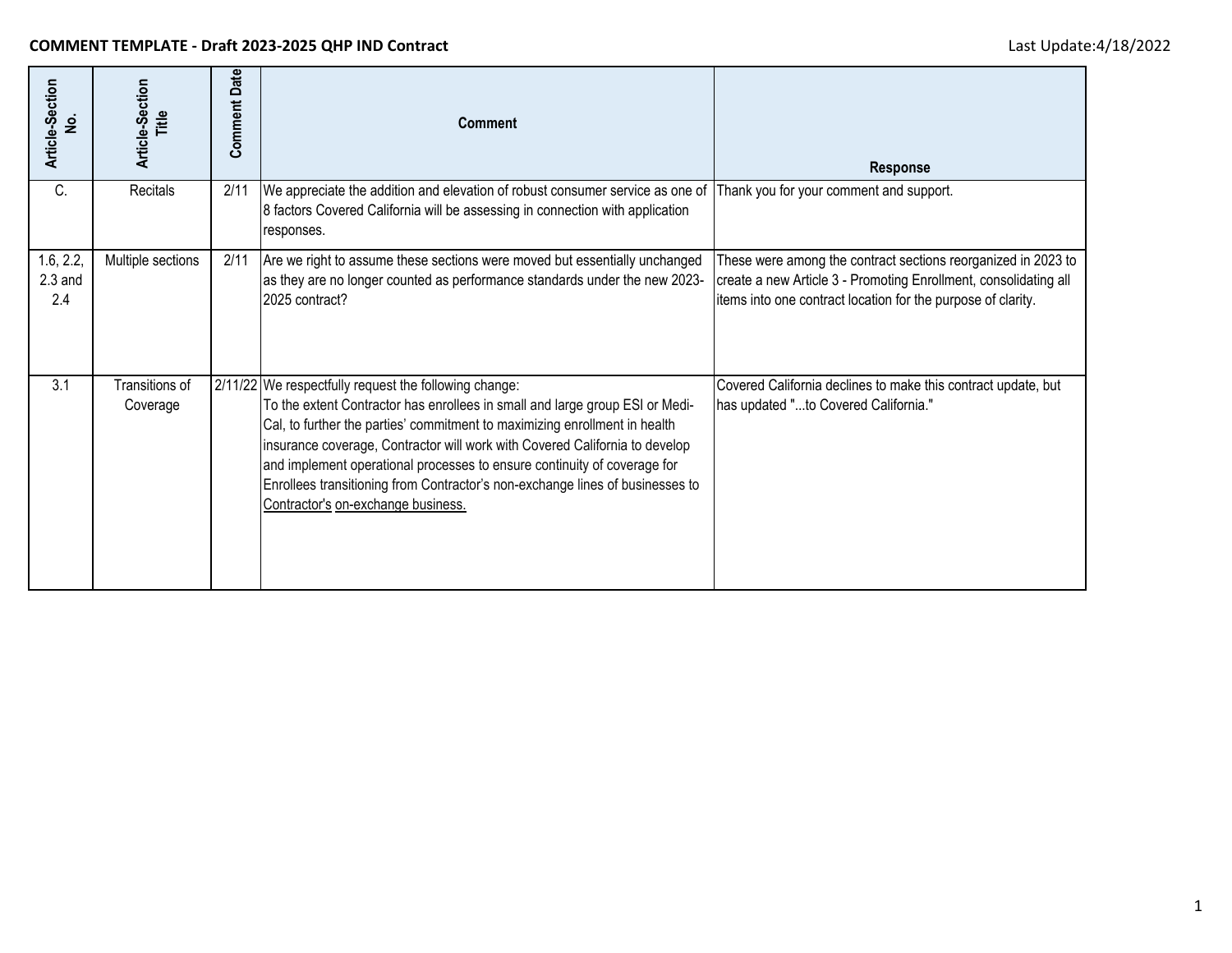| Article-Section<br>غ<br>2 | Article-Section<br>Title   | Date<br>Comment | <b>Comment</b>                                                                                                                                                                                                                                                                                                                                                                                                                                                                                                                                                                                                                                                                                                                       | <b>Response</b>                                         |
|---------------------------|----------------------------|-----------------|--------------------------------------------------------------------------------------------------------------------------------------------------------------------------------------------------------------------------------------------------------------------------------------------------------------------------------------------------------------------------------------------------------------------------------------------------------------------------------------------------------------------------------------------------------------------------------------------------------------------------------------------------------------------------------------------------------------------------------------|---------------------------------------------------------|
| 3.1                       | Transitions of<br>Coverage |                 | 2/11/22 We recommend inserting "by those statutes" in the following paragraph on<br>page 23 of the clean document:<br>'Contractor shall conduct Consumer outreach to include an annual notification<br>to Enrollees in Contractor's individual and group health care coverage<br>regarding their potential eligibility for reduced or no-cost coverage through<br>Covered California and Medi-Cal as required by Health and Safety Code §<br>1366.50 and California Insurance Code §10786, and as further required by<br>those statutes, shall provide Enrollee contact data for Covered California's<br>outreach to consumers who terminated from ESI coverage and are not known<br>to have transitioned to other health coverage." | Covered California agrees to make this contract update. |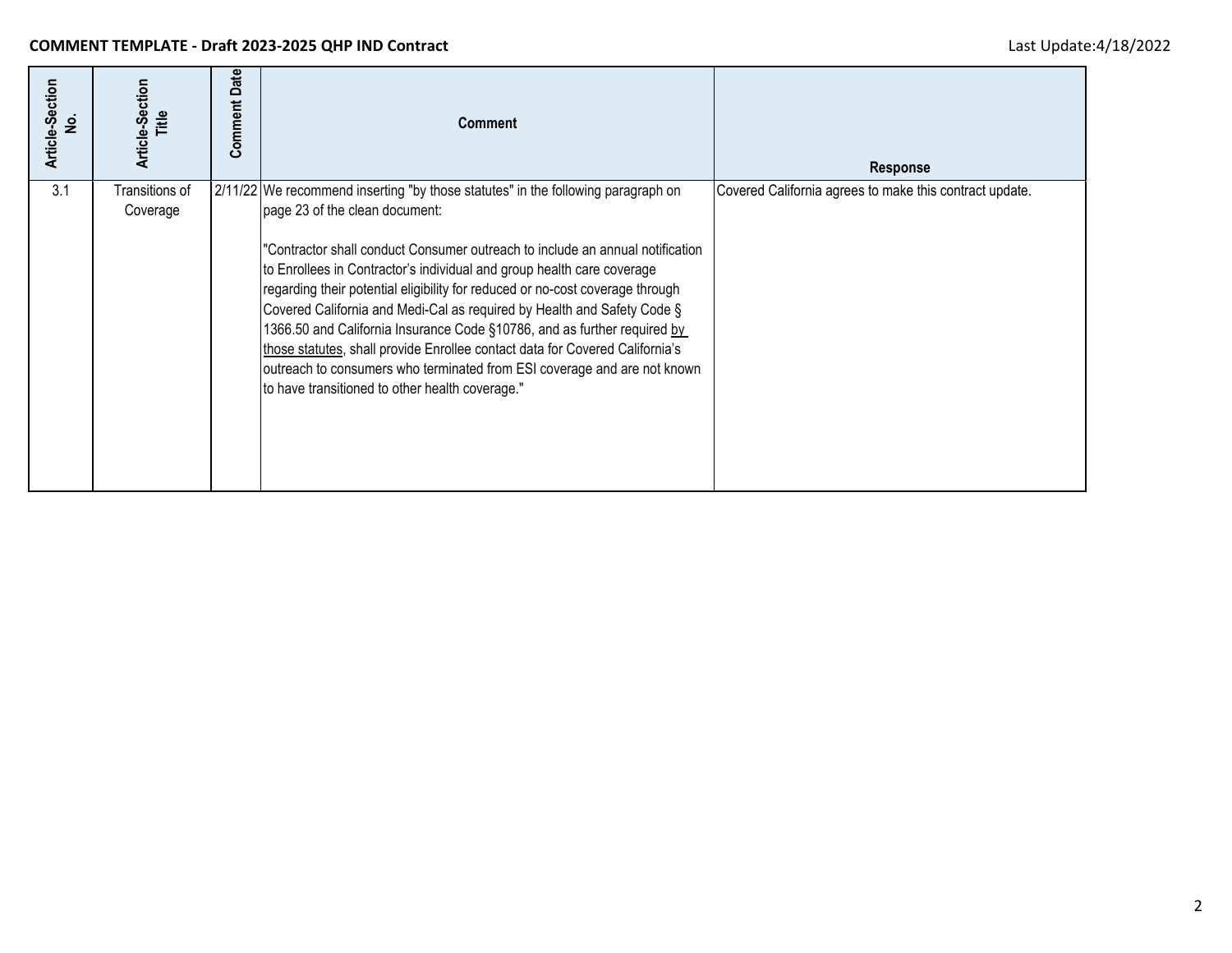| Article-Section<br><u>ي</u> | Article-Section<br>Title | <b>Comment Date</b> | <b>Comment</b>                                                                                                                                                                                                                                                                                                                                                                                                                                                                                                                                                                                                                                                                                                                                                                                                                                                                                                                                                                                                                                                                                                                                                                                                                           | Response                                                              |
|-----------------------------|--------------------------|---------------------|------------------------------------------------------------------------------------------------------------------------------------------------------------------------------------------------------------------------------------------------------------------------------------------------------------------------------------------------------------------------------------------------------------------------------------------------------------------------------------------------------------------------------------------------------------------------------------------------------------------------------------------------------------------------------------------------------------------------------------------------------------------------------------------------------------------------------------------------------------------------------------------------------------------------------------------------------------------------------------------------------------------------------------------------------------------------------------------------------------------------------------------------------------------------------------------------------------------------------------------|-----------------------------------------------------------------------|
| 3.2.1                       | Marketing                | 2/11                | We believe that setting a marketing spend floor tied to premiums will lead to<br>inefficient, yet mandated administrative costs for health plan.<br>To illustrate this point, this requirement would expect NCAL based plans to<br>spend more on marketing than a SCAL based plan, as NCAL premiums are<br>generally higher than SCAL due to underlying provider costs. Marketing costs<br>vary by region, as costs to advertise in a crowded, SCAL market often are<br>likely higher than more rural parts of the state. Lastly, we have significant<br>concerns with a requirement that would mandate increasing in advertising<br>spend with increases in medical or RX trend, QTI payments, and even the<br>Covered CA admin fee.<br>We support the expectation that all QHPs spend appropriately on marketing,<br>and appreciate the challenges in measuring it given lack of established metrics.<br>As such, we recommend the contract language be modified to 1) Account for<br>non-cobranded marketing that encourages "getting coverage" which can<br>support multiple lines of business, including Medi-Cal<br>2) Allow for less than 0.4% if the cost per acquisition or PMPM type metric is in<br>alignment with other QHPs | Covered California declines to make the suggested contract<br>change. |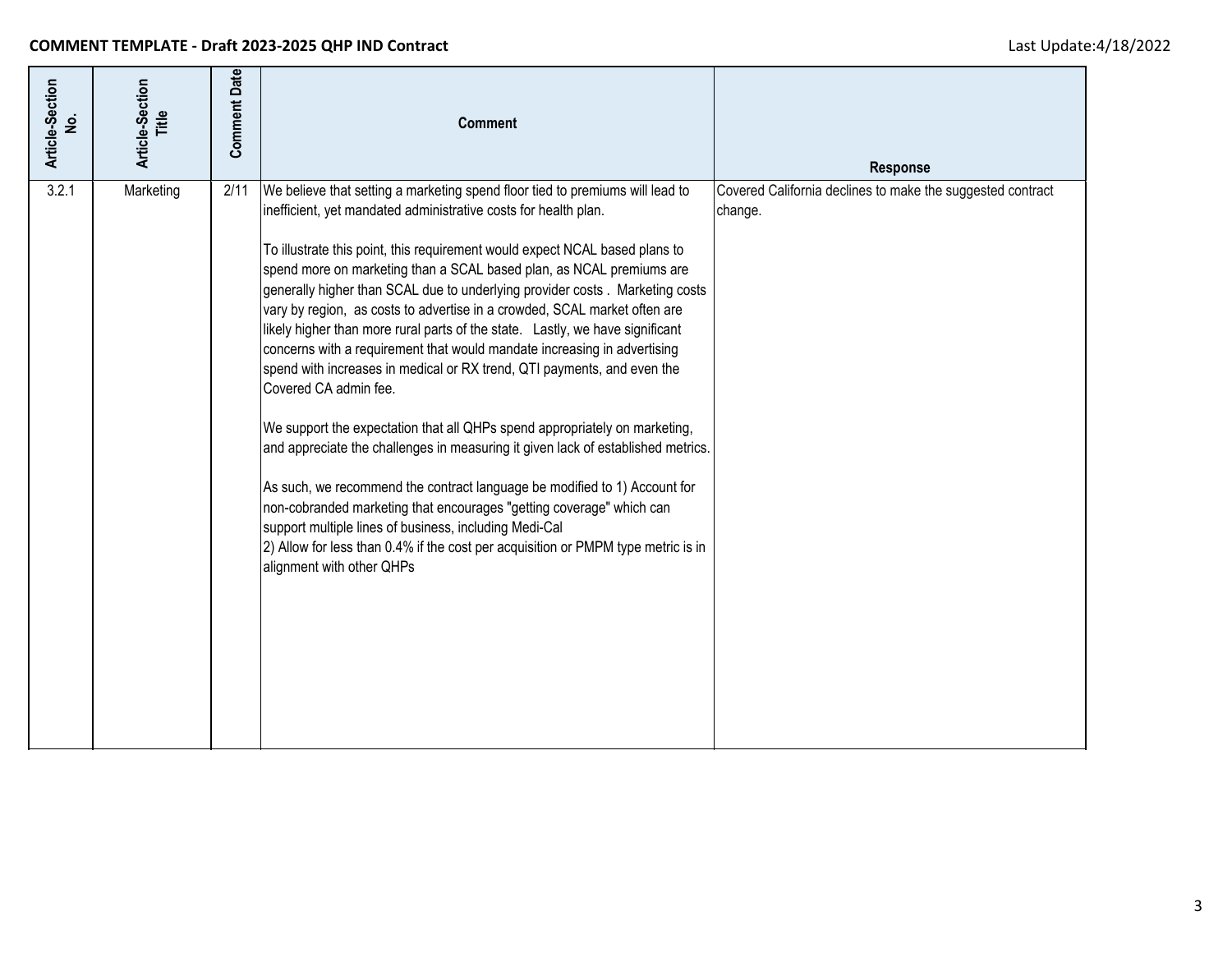| Article-Section<br>ş | Article-Section<br>Title                                       | <b>Comment Date</b> | <b>Comment</b>                                                                                                                                                                                                                                                                                                                                                                                                                                                                                                    | Response                                                  |
|----------------------|----------------------------------------------------------------|---------------------|-------------------------------------------------------------------------------------------------------------------------------------------------------------------------------------------------------------------------------------------------------------------------------------------------------------------------------------------------------------------------------------------------------------------------------------------------------------------------------------------------------------------|-----------------------------------------------------------|
| 3.2.1                | Enrollment and<br>Marketing<br>Coordination and<br>Cooperation |                     | 2/8/22 We do not believe that a percent of premium should be expected relative to<br>direct marketing spend. We believe that a more appropriate metric for deciding<br>whether to increase the amount being spent would be acquisition cost per new<br>member. If contractual language regarding spending levels is desired we<br>suggest adding the following language to clarify the intent: "Should a carrier not<br>meet the expected spending level they will provide justification for not meeting<br>lit." | Covered California declines to make this contract change. |
| 3.2.1                | Enrollment and<br>Marketing<br>Coordination and<br>Cooperation | 2/11                | We appreciate Covered California's clarification that Contractors are expected<br>to spend at least 0.4% of premium on marketing etc. that includes co-branding<br>of Covered California.                                                                                                                                                                                                                                                                                                                         | Thank you for your comment and support.                   |
| 4.2.2 c)             | <b>Patient Centered</b><br><b>Standard Benefit</b><br>Designs  |                     | 2/11/22 Since Agreement is with singular Contractor, consider rephrasing c) to start: c)<br>Contractor is encouraged                                                                                                                                                                                                                                                                                                                                                                                              | Covered California agrees to make this contract update.   |
| 4.2.3 b)             | Covered California                                             |                     | Offerings Outside of 2/11/22 Please consider clarifying b) to be for health products.                                                                                                                                                                                                                                                                                                                                                                                                                             | Covered California agrees to make this contract update.   |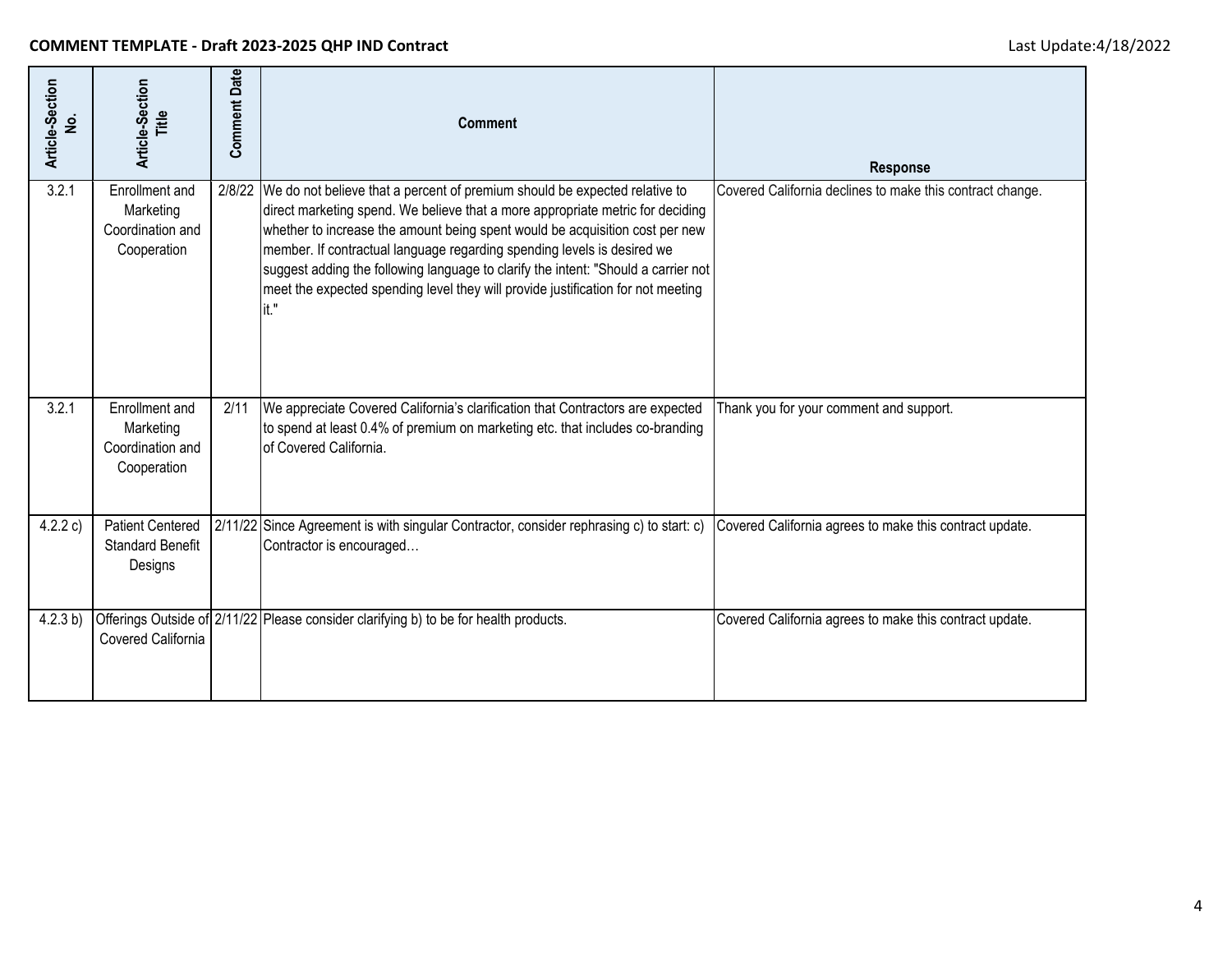| Article-Section<br>غ<br>ا | Article-Section<br>Title | <b>Comment Date</b> | <b>Comment</b>                                                                                                                                                                                                                                                                                                                                                                                                                                                                                                                                                                                                                                                                                                                                                                                                                                                                                                                                                                                                                                                                                                       | <b>Response</b>                                                                                           |
|---------------------------|--------------------------|---------------------|----------------------------------------------------------------------------------------------------------------------------------------------------------------------------------------------------------------------------------------------------------------------------------------------------------------------------------------------------------------------------------------------------------------------------------------------------------------------------------------------------------------------------------------------------------------------------------------------------------------------------------------------------------------------------------------------------------------------------------------------------------------------------------------------------------------------------------------------------------------------------------------------------------------------------------------------------------------------------------------------------------------------------------------------------------------------------------------------------------------------|-----------------------------------------------------------------------------------------------------------|
| 4.2.3 b)                  | Covered California       |                     | Offerings Outside of 2/11/22 Products offered outside of the Exchange are not required to be approved by<br>Covered California. If Covered California wishes to be notified of such filings,<br>this should occur at the same time as the applicable regulator is notified or no<br>later than 30 days prior to the filing. There is no similar 90 day advance notice<br>to the licensed regulator. We recommend the following changes to the QHP<br>Contract language:<br>To the extent that Contractor intends to offer and sell products in the individual<br>market outside of Covered California that are not the required offering of<br>identical benefits described in Section 4.2.3 (a), and not already marketed,<br>Contractor shall notify Covered California of its intention to do so at least 90-<br>days at the same time the applicable regulator is notified or not later than 30<br>days prior to filing such products with the applicable regulator. Such notice<br>must include the proposed network of providers, benefits designs, service area,<br>and any unique features of these products | Covered California agrees to limit to "new" products but will<br>maintain the current 90 day requirement. |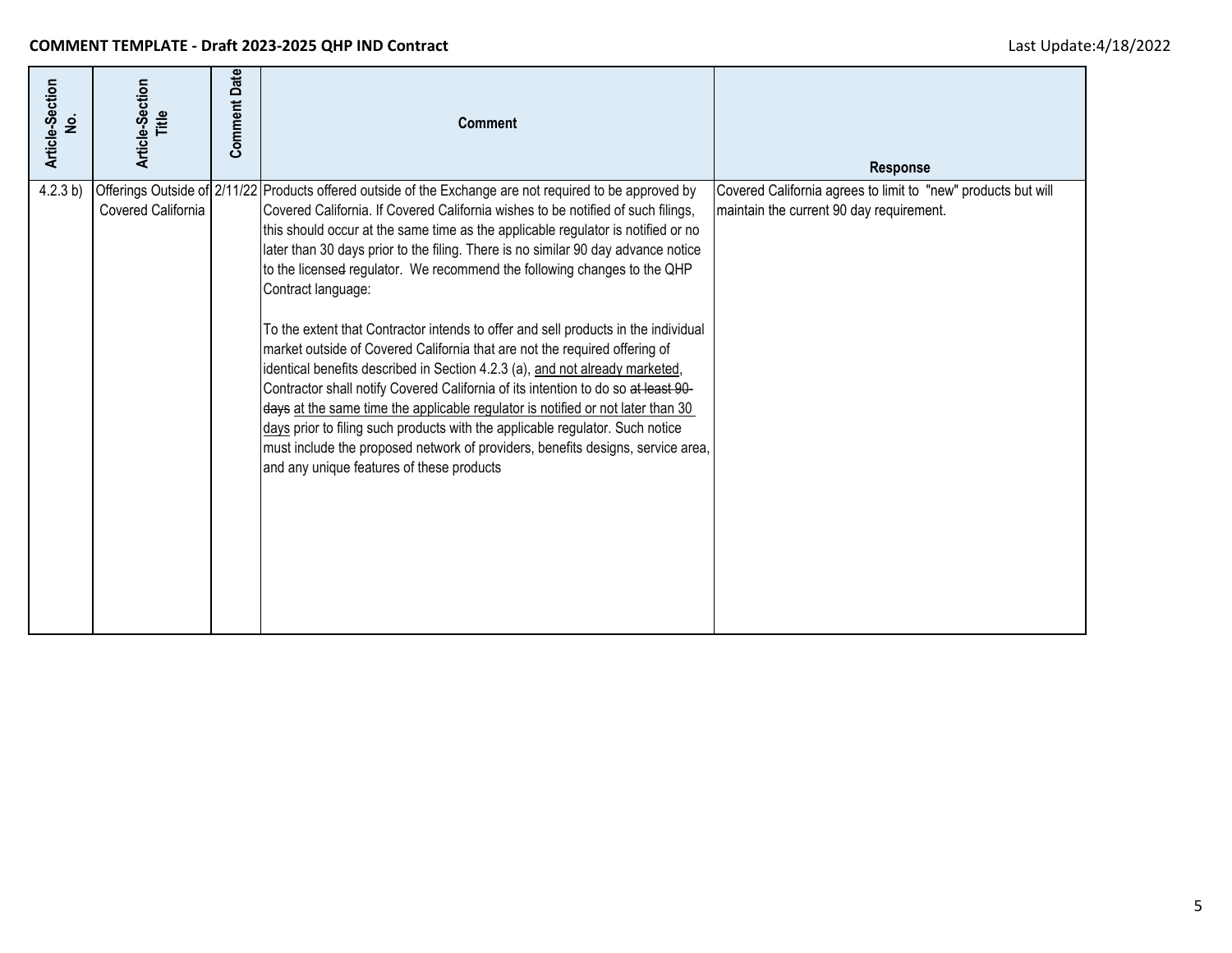| Article-Section<br>ş | Article-Section<br>Title                                              | <b>Comment Date</b> | <b>Comment</b>                                                                                                                                                                                                                                                                                                                                                                                                                                                                                                               | <b>Response</b>                                                                                                                                                                                                                                                                                                                                                                                                                                                                                                                                                                                                                                                                                                                                                                                              |
|----------------------|-----------------------------------------------------------------------|---------------------|------------------------------------------------------------------------------------------------------------------------------------------------------------------------------------------------------------------------------------------------------------------------------------------------------------------------------------------------------------------------------------------------------------------------------------------------------------------------------------------------------------------------------|--------------------------------------------------------------------------------------------------------------------------------------------------------------------------------------------------------------------------------------------------------------------------------------------------------------------------------------------------------------------------------------------------------------------------------------------------------------------------------------------------------------------------------------------------------------------------------------------------------------------------------------------------------------------------------------------------------------------------------------------------------------------------------------------------------------|
| 5.2.1(b)             | Culture of equity<br>wihtin plan<br>operations                        | 2/11                | We appreciate Covered California's language encouraging health plans to<br>foster a culture of equity within its health plan operations. We hope to see this<br>culture extend beyond health plans to the hospitals and providers a plan<br>contracts with. To that end, we suggest the following amendment:<br>Suggested Amendment: "Contractor shall take steps to foster a culture of<br>equity within its health plan operations, contracted medical facilities and health<br>care providers. Contractor shall maintain" | Covered California agrees to make this contract update.                                                                                                                                                                                                                                                                                                                                                                                                                                                                                                                                                                                                                                                                                                                                                      |
| 5.2.2                | <b>Potential Payment</b><br>Obligations for<br>Quality<br>Performance | 2/8/22              | Our understanding is that it is CC's intent to carve out 0.2% of premium from<br>the at risk amount for the QTI in order to place continuing funds at risk for the<br>performance guarantee program. The amounts referenced in this section<br>should be changed to reflect this.                                                                                                                                                                                                                                            | Covered California intends to place a total amount of premium at<br>risk at 1% of total Gross Premium per product for Plan Year<br>2023 and increase by an additional 1% of total Gross Premium<br>per product per Plan Year up to 3% maximum over the contract<br>period and up to 4% in future contract years. This total amount is<br>combined across Attachment 4 - Quality Transformation Initiative<br>and Attachment 2 - Performance Standards with Penalties.<br>Covered California is reserving flexibility to adjust the amount at<br>risk between these attachments over the contract period during<br>the amendment process. Attachment 4 - Quality Transformation<br>Initiative will remain the majority of the amount at risk over the<br>contract period.<br>No contract change will be made. |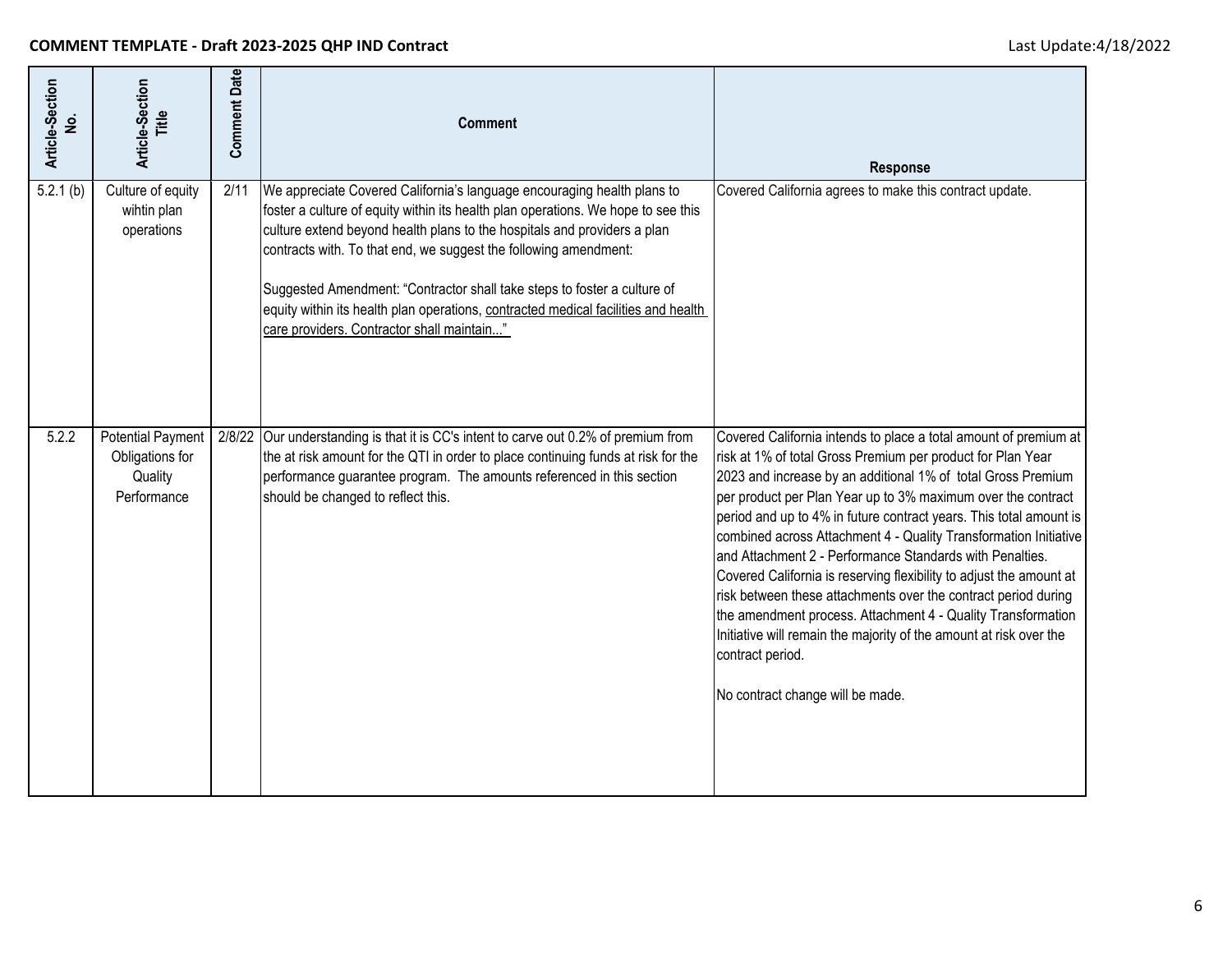| Article-Section<br>غ<br>ا | Article-Section<br>Title                                              | <b>Comment Date</b> | <b>Comment</b>                                                                                                                                                                                                                                                                                                                                                                                              | <b>Response</b>                                                                                                                        |
|---------------------------|-----------------------------------------------------------------------|---------------------|-------------------------------------------------------------------------------------------------------------------------------------------------------------------------------------------------------------------------------------------------------------------------------------------------------------------------------------------------------------------------------------------------------------|----------------------------------------------------------------------------------------------------------------------------------------|
| 5.2.2 c)                  | <b>Potential Payment</b><br>Obligations for<br>Quality<br>Performance |                     | Is there language forthcoming for Attachment 4 - Quality Transformation<br>Initiative?                                                                                                                                                                                                                                                                                                                      | Covered California has added contract langauge to this section.                                                                        |
| 5.2.3                     | Removal from the<br>Exchange                                          |                     | 2/11/22 The contract language indicates that the observation period for performance on Covered California will maintain the observation period beginning<br>the QRS Clinical Quality Management Summary Indicator would begin in 2021.<br>We would like to kindly suggest that Covered California change the observation<br>period to begin in 2023.                                                        | in 2021 for existing issuers.<br>No contract change will be made.                                                                      |
| 5.2.3                     | Removal from the<br>Exchange                                          |                     | 2/11/22 Since it takes 4 years to be removed for poor performance, if the region would<br>have 4 plans remaining with the removal of a non-complaint plan (5 prior to<br>removal), but one or two of the Plans have less than two-years' experience in<br>the market, is there a maturity period that the remaining Plans must have in the<br>market before they are considered part of the 4 Plan minimum? | There is no maturity period prior to being considered part of the<br>three remaining issuer minimum.                                   |
| 5.2.3                     | Removal from<br>Exchange                                              | 2/11                | The Observation Period should start with 2023, not 2021. We are concerned<br>about contract provisions with material retroactive or lookback components.<br>We believe this could disadvantage existing carriers with history (and thus<br>measurements) against new entrants, who not have sufficient enrollment for<br>credible scoring.                                                                  | Covered California will maintain the observation period beginning<br>in 2021 for existing issuers.<br>No contract change will be made. |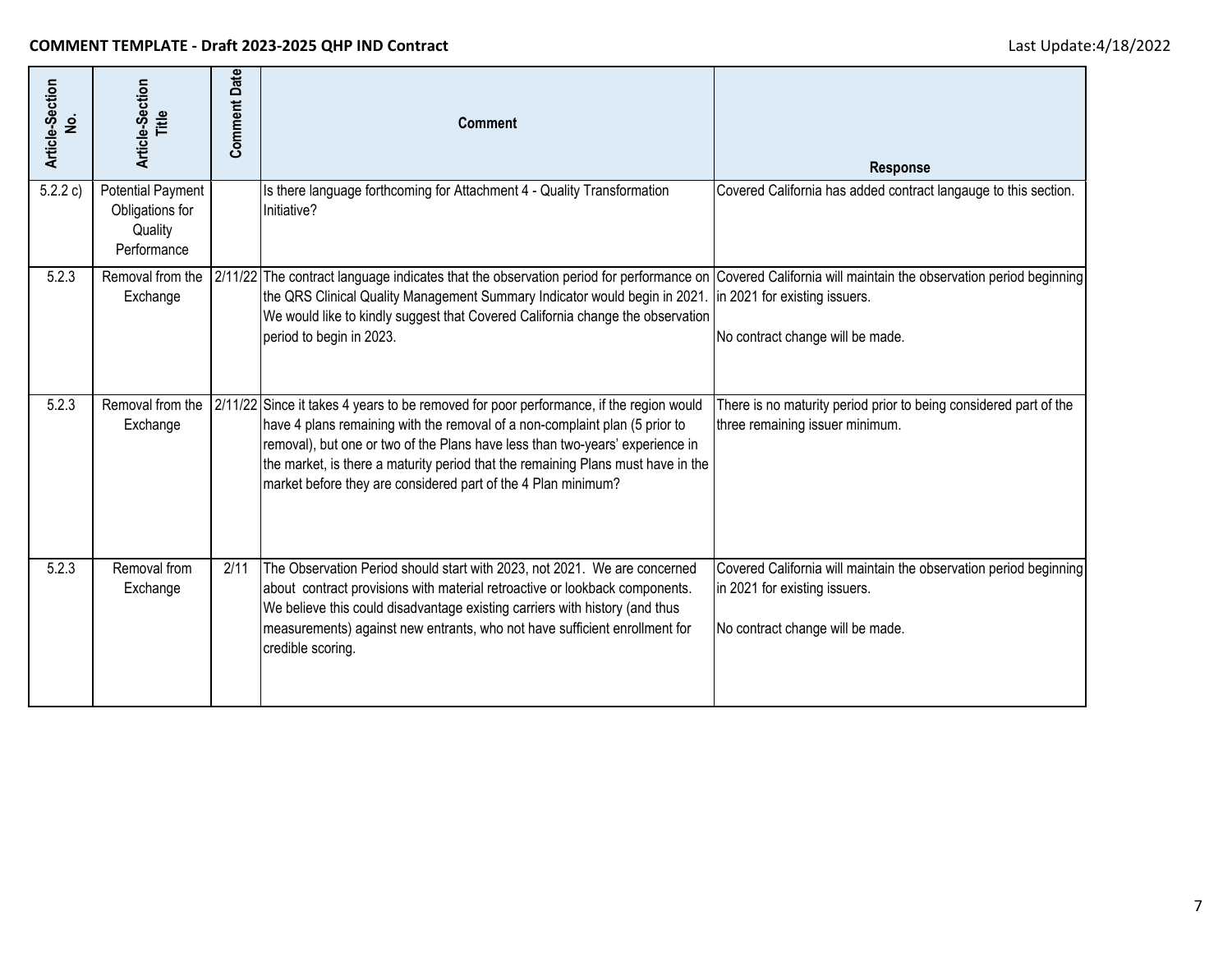| Article-Section<br>غ<br>ع | Article-Section<br>Title     | <b>Comment Date</b> | <b>Comment</b>                                                                                                                                                                                                                                                                                                                                                                                                                                                                                                                                                                                                                                                                                                                                                                                                                                                                                                                                                                                                                                                                                                                                                                                                                                                                                                                   | Response                                |
|---------------------------|------------------------------|---------------------|----------------------------------------------------------------------------------------------------------------------------------------------------------------------------------------------------------------------------------------------------------------------------------------------------------------------------------------------------------------------------------------------------------------------------------------------------------------------------------------------------------------------------------------------------------------------------------------------------------------------------------------------------------------------------------------------------------------------------------------------------------------------------------------------------------------------------------------------------------------------------------------------------------------------------------------------------------------------------------------------------------------------------------------------------------------------------------------------------------------------------------------------------------------------------------------------------------------------------------------------------------------------------------------------------------------------------------|-----------------------------------------|
| 5.2.3.                    | Removal from the<br>Exchange | 2/11                | We strongly support contract language that more clearly ties poor performance<br>on quality measurement to removal from the exchange. Despite previous<br>attempts to hold plans accountable for health plan performance on quality and<br>equity measures through contract updates and revisions, Qualified Health Plan<br>(QHP) performance has not consistently or substantively improved over time. In<br>fact, three QHPs - Anthem, Molina and Oscar (representing 13% enrollees)<br>received 2 stars for three consecutive years (2019, 2020 and 2021) for Getting<br>the Right care. Quality measurement scores range from 1-star to 5-stars for the<br>best performing plans. A score of 1-star is the equivalent of an F and a score of<br>2-stars is a D: neither one is a passing grade. Even a score of 3-stars is the<br>equivalent of a C letter grade. Consumers deserve health plans that get at least<br>a C, if not even higher grades.<br>Covered California's new contract language which specifies that plans, which<br>perform below the 25% percentile composite performance using the Quality<br>Rating System (QRS) Clinical Quality Management Summary Indicator for two<br>years, shall face removal is an important step towards restoring health plan<br>accountability to the state and consumers. | Thank you for your comment and support. |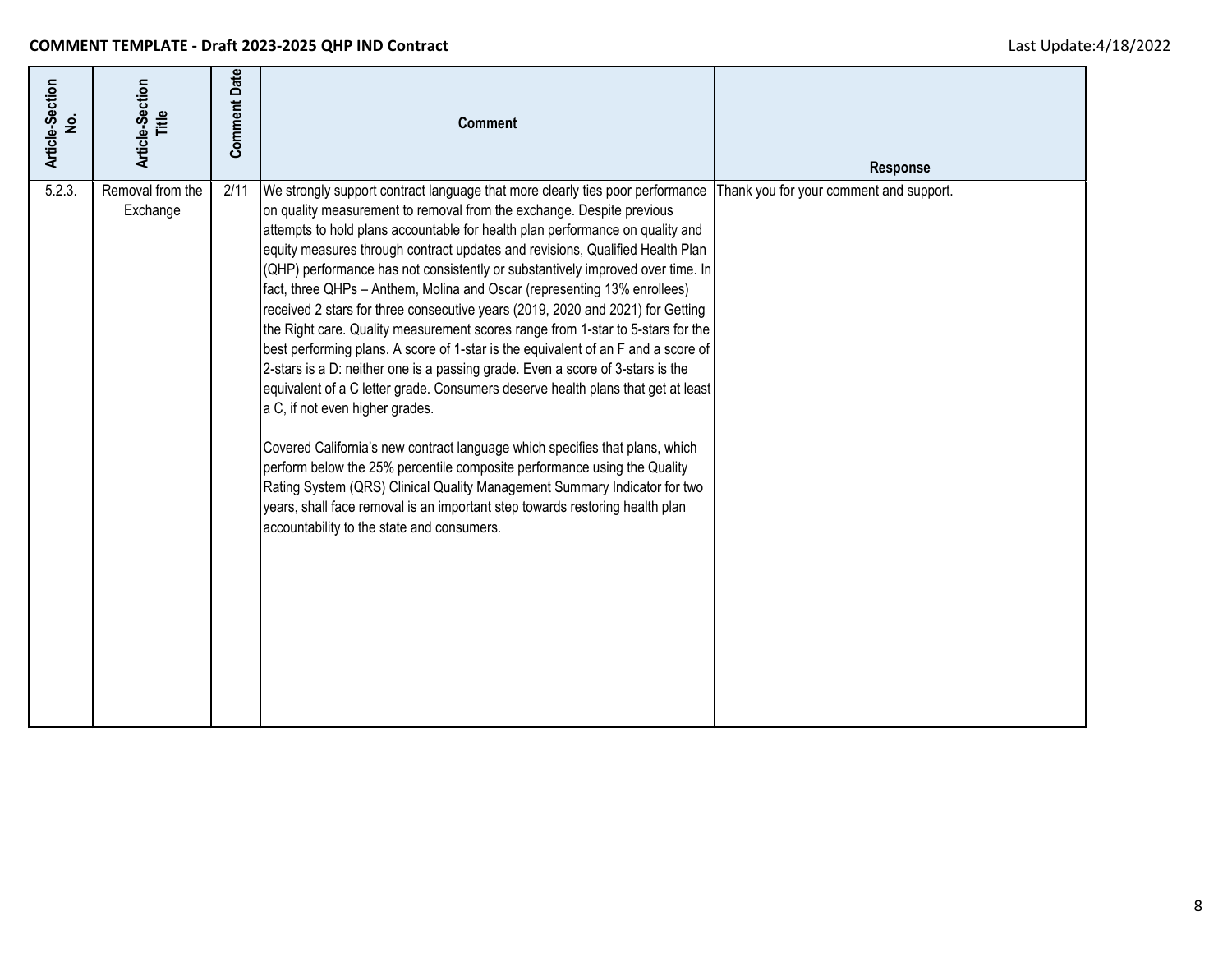| Article-Section<br>غ<br>W | Article-Section<br>Ë         | <b>Comment Date</b> | <b>Comment</b>                                                                                                                                                                                                                                                                                                                                                                                                                                                                                                                                                                                                                                                                                                                                                                                                                                                                                                                                                                                                                                                                                                                                                                                                                                               | <b>Response</b>                                                                                                                                                                                                                                                                                                                                                                                   |
|---------------------------|------------------------------|---------------------|--------------------------------------------------------------------------------------------------------------------------------------------------------------------------------------------------------------------------------------------------------------------------------------------------------------------------------------------------------------------------------------------------------------------------------------------------------------------------------------------------------------------------------------------------------------------------------------------------------------------------------------------------------------------------------------------------------------------------------------------------------------------------------------------------------------------------------------------------------------------------------------------------------------------------------------------------------------------------------------------------------------------------------------------------------------------------------------------------------------------------------------------------------------------------------------------------------------------------------------------------------------|---------------------------------------------------------------------------------------------------------------------------------------------------------------------------------------------------------------------------------------------------------------------------------------------------------------------------------------------------------------------------------------------------|
| 5.2.3.                    | Removal from the<br>Exchange | 2/11                | As part of this accountability initiative, we urge Covered California to add<br>contract language ensuring consumers are properly notified should a QHP be<br>removed and/or at risk of removal from the Exchange. Advocates ask that<br>consumers be informed if the plan they have selected, or are thinking about<br>selecting, is under threat of removal. Very few consumers change coverage<br>once they have enrolled. If their choice might be gone the next year, they<br>should know that when initially enrolling or when re-enrolling so that the<br>consumer has the opportunity to select another, higher quality plan either at<br>initial enrollment or re-enrollment.<br>Suggested Amendment: "f) At the end of the two (2) -year observation period if<br>the QHP has not improved to meet the necessary quality performance<br>requirements, that QHP will not be certified for the upcoming Plan Year. OHP<br>enrollees will be notified when a plan is in a period of observation and at risk of<br>removal. In the event of removal, QHP enrollees will be notified and allowed a<br>special enrollment period so they have time to select and enroll in a different<br>plan if the removal occurs outside the open enrollment period. | Covered California is still developing the timeline and approach<br>for notifying consumers, and the current contract doesn't prevent<br>adoption of this reccomendation. We will take this under<br>consideration and will bring proposed policies regarding enrollee<br>notification to Plan Management Advisory for discussion prior to<br>implementation.<br>No contract change will be made. |
| 5.2.3 b)                  | Removal from the<br>Exchange |                     | 3/16/22 How will the composite performance using the QRS Clinical Quality<br>Management Summary Indicator be calculated? Do we calculate an average,<br>taking the percentile achieved by each metric?                                                                                                                                                                                                                                                                                                                                                                                                                                                                                                                                                                                                                                                                                                                                                                                                                                                                                                                                                                                                                                                       | Covered California will be publishing measure rules and scoring<br>rules for the removal from the exchange policy.                                                                                                                                                                                                                                                                                |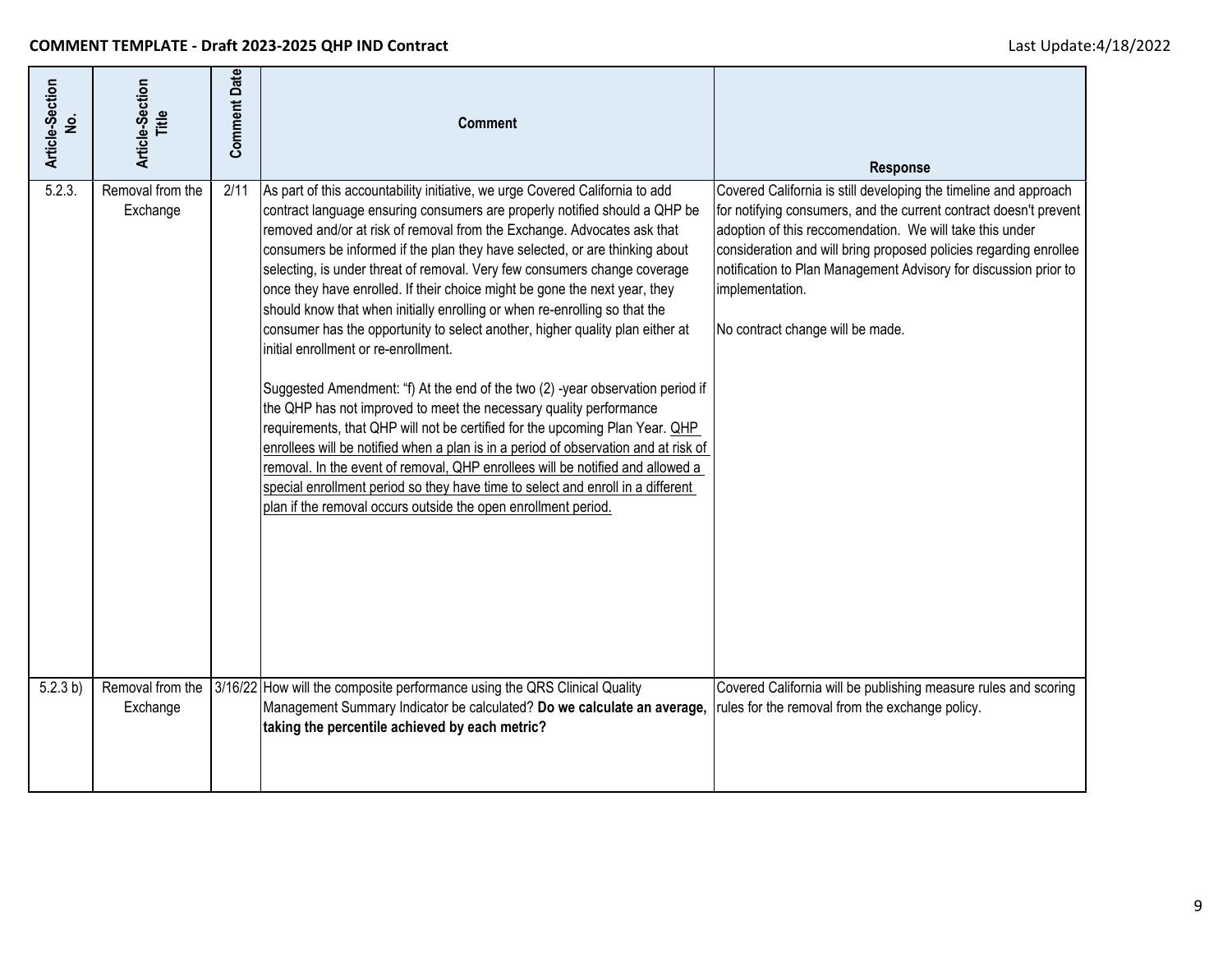| Article-Section<br>ġ | Article-Section<br>Title     | <b>Comment Date</b> | <b>Comment</b>                                                                                                                                                                                                                                                                                                                                                                                                                                                                                                                                                                                                                                                                                                                                                                                                                 | Response                                                                                                                                                                                                                                                                                                             |
|----------------------|------------------------------|---------------------|--------------------------------------------------------------------------------------------------------------------------------------------------------------------------------------------------------------------------------------------------------------------------------------------------------------------------------------------------------------------------------------------------------------------------------------------------------------------------------------------------------------------------------------------------------------------------------------------------------------------------------------------------------------------------------------------------------------------------------------------------------------------------------------------------------------------------------|----------------------------------------------------------------------------------------------------------------------------------------------------------------------------------------------------------------------------------------------------------------------------------------------------------------------|
| 5.2.3 b)             | Removal from the<br>Exchange |                     | 2/11/22 NCQA made significant technical specification changes to measures included<br>in the QRS Clinical Quality Management Summary Indicator since 2018.<br>Particularly, the inclusion of telehealth in 2020 impacted over 40 HEDIS<br>measures, which resulted in year-over-year rates not being trendable or<br>trended with caution, per NCQA's guidance. To ensure we are assessing<br>against accurate benchmarks, we recommend using a more recent year for the<br>25th percentile composite performance. 2022 would be an appropriate<br>benchmark year to select post-pandemic due to deferred care in 2020 and<br>2021.                                                                                                                                                                                            | Covered California will use 2018 measurement year<br>performance as the benchmark year to enable the observation<br>period to begin in 2021 for existing issuers. We will follow<br>established guidelines by CMS and NCQA on changes to<br>measure specifications and trending.<br>No contract change will be made. |
| 5.2.3 b)             | Removal from the<br>Exchange |                     | 2/11/22 DHCS sends carriers the historical claims data for new Medi-Cal members<br>whenever they transition between carriers. Now that Covered CA has historical will follow up with issuers on this issue.<br>HEI data from IBM Watson, we would like to request that Covered CA mirror<br>this policy and send the historical claims data for the QRS Clinical Quality<br>Management Summary Indicator to issuers so that we can have more accurate<br>data. This is especially important for measures with long look-back periods,<br>such as Cervical Cancer Screening (5 years) and Colorectal Cancer Screening<br>(10 years). Additionally, if Covered CA and DHCS have a data sharing<br>agreement, it would be beneficial to have data shared for enrollees transitioning<br>between Medi-Cal and Covered CA coverage. | We are researching if this type of data exchange is feasible. We                                                                                                                                                                                                                                                     |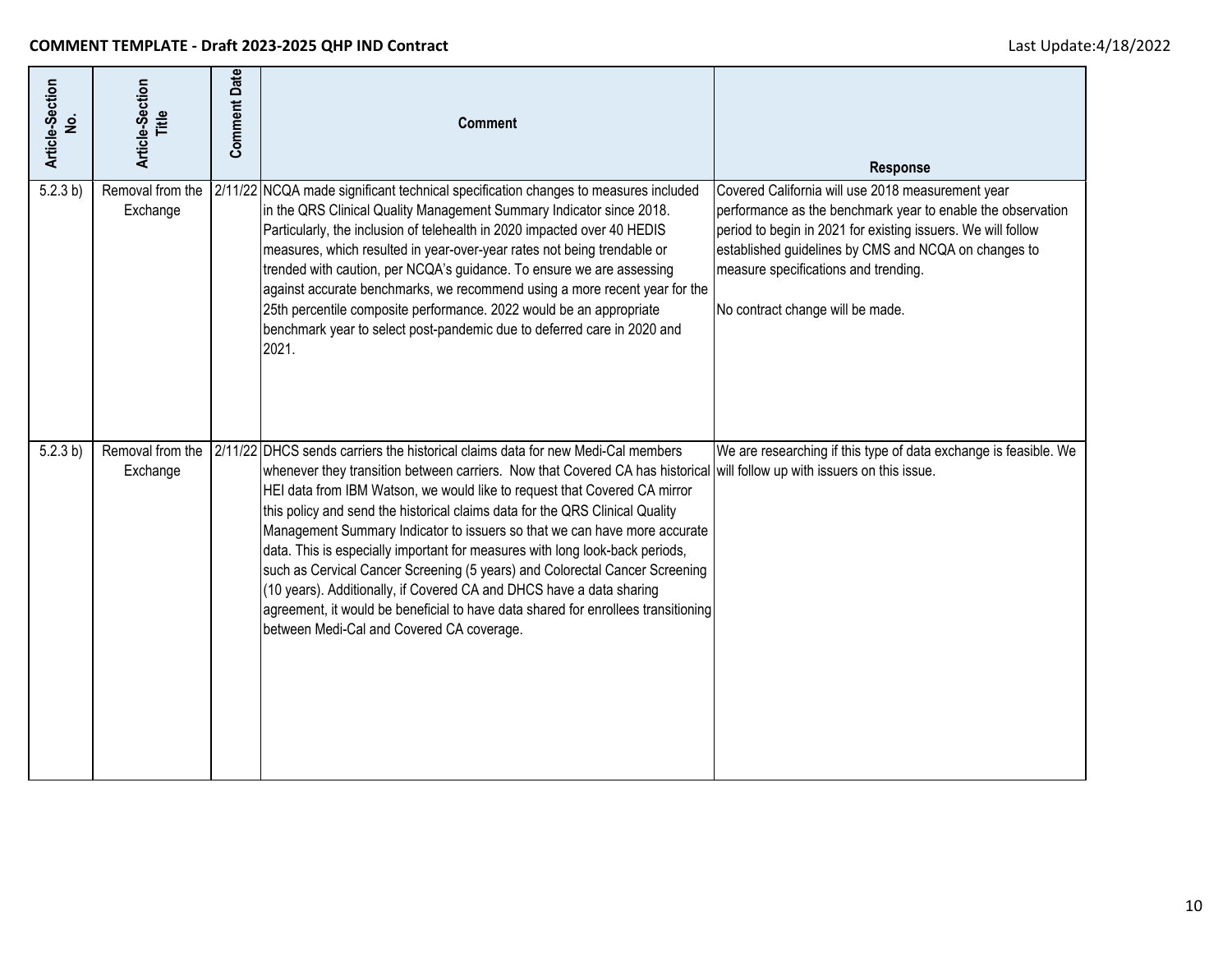| Article-Section<br>ġ | Article-Section<br>Title     | <b>Comment Date</b> | <b>Comment</b>                                                                                                                                                                                                                                                                                                                                                                                                                                                                                                  | <b>Response</b>                                                                                                                                                                                                                                                                                                                                                                                                                                                                                                                                                      |
|----------------------|------------------------------|---------------------|-----------------------------------------------------------------------------------------------------------------------------------------------------------------------------------------------------------------------------------------------------------------------------------------------------------------------------------------------------------------------------------------------------------------------------------------------------------------------------------------------------------------|----------------------------------------------------------------------------------------------------------------------------------------------------------------------------------------------------------------------------------------------------------------------------------------------------------------------------------------------------------------------------------------------------------------------------------------------------------------------------------------------------------------------------------------------------------------------|
| 5.2.3 b)             | Removal from the<br>Exchange |                     | 2/11/22 Due to changes in measures over the years, the plan recommends MY 2022 as Covered California will use 2018 measurement year<br>baseline composite year                                                                                                                                                                                                                                                                                                                                                  | performance as the benchmark year to enable the observation<br>period to begin in 2021 for existing issuers. We will follow<br>established guidelines by CMS and NCQA on changes to<br>measure specifications and trending.<br>No contract change will be made.                                                                                                                                                                                                                                                                                                      |
| 5.2.3 c)             | Removal from the<br>Exchange |                     | 2/11/22 In order to account for a revised benchmark year of 2022, as we have<br>recommended, we request that the first measurement year be moved to 2023.<br>This will align with the start of the QHP Contract and will allow inclusion of new<br>QHP entrants. This change will also allow for reporting on the Childhood<br>Immunization Combo 10 measure instead of Combo 3.                                                                                                                                | Covered California will use 2018 measurement year<br>performance as the benchmark year to enable the observation<br>period to begin in 2021 for existing issuers.<br>No contract change will be made.                                                                                                                                                                                                                                                                                                                                                                |
| 5.2.3 f              | Removal from the<br>Exchange |                     | 2/11/22 Please clarify the timeline for administering the QHP removal. QRS<br>performance is reported with a year look-back period, which may push out plan<br>removal by 1-2 years. For example, if a QHP is on a Quality Improvement Plan<br>in 2024/2025, then the audited QRS results for 2025 will be reported in late<br>June of 2026. Would the plan be removed in 2027? The QHP will need enough<br>time to send discontinuance notices and implement required regulator<br>discontinuance filings etc. | We will be publishing a timeline and more details on the<br>methodology for the removal from the exchange policy. As an<br>exampe, if the issuer has QHPs that were offered by Covered<br>California in 2021 and had QRS measures scores for that year,<br>the observation period begins in 2021. For a QHP that performs<br>below the 25th percentile composite beginning in 2021 and does<br>not improve performance over the observation (2021-2022) and<br>remediation period (2023-2024), then the QHP will be removed<br>from the Exchange for plan year 2025. |
| 5.2.3.f              | Removal from<br>Exchange     | 2/11                | Subsection F refers to removal after the observation period, we understood it to Covered California will make the adjustment.<br>be remediation period.                                                                                                                                                                                                                                                                                                                                                         |                                                                                                                                                                                                                                                                                                                                                                                                                                                                                                                                                                      |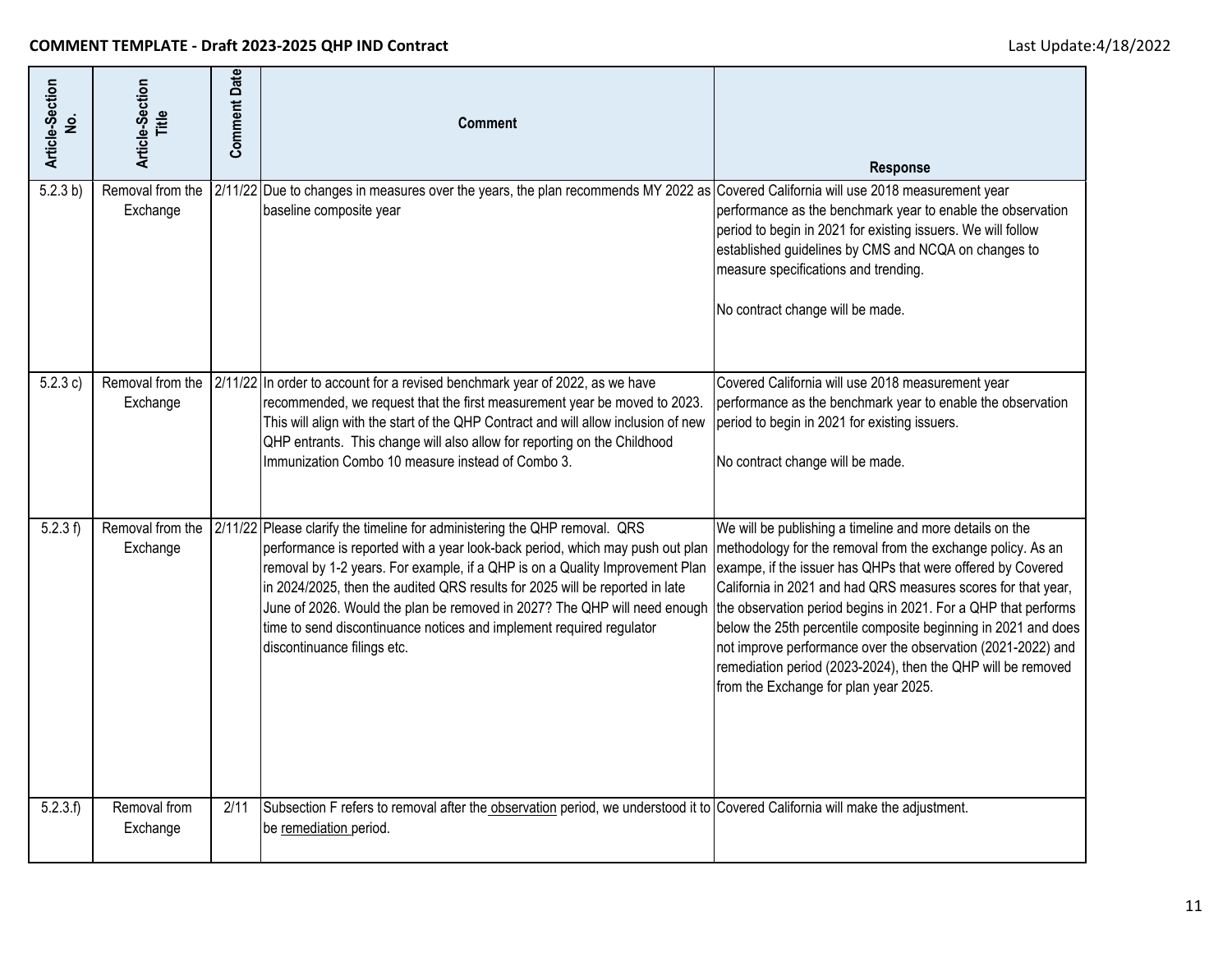| Article-Section<br>غ<br>ع | Article-Section<br>Title     | <b>Comment Date</b> | <b>Comment</b>                                                                                                                                                                                                                                                                                                                                                                                                                                                                                                                                                                                                                                                                                                                                                                                                                                                                                                                                                                                                                                                                                                                                                                                                                                | <b>Response</b>                                                                                                                                                                                                                                                                                                                                                                                                                |
|---------------------------|------------------------------|---------------------|-----------------------------------------------------------------------------------------------------------------------------------------------------------------------------------------------------------------------------------------------------------------------------------------------------------------------------------------------------------------------------------------------------------------------------------------------------------------------------------------------------------------------------------------------------------------------------------------------------------------------------------------------------------------------------------------------------------------------------------------------------------------------------------------------------------------------------------------------------------------------------------------------------------------------------------------------------------------------------------------------------------------------------------------------------------------------------------------------------------------------------------------------------------------------------------------------------------------------------------------------|--------------------------------------------------------------------------------------------------------------------------------------------------------------------------------------------------------------------------------------------------------------------------------------------------------------------------------------------------------------------------------------------------------------------------------|
| $5.2.3$ g)                | Removal from the<br>Exchange |                     | 2/11/22 If the QHP is removed from the Exchange, they will not have reportable QRS<br>rates for that product. How will performance be assessed? Will this assessment have been removed from the Exchange as it applies to new<br>use the same criteria as the review for a new entrant participating in the<br>Exchange?                                                                                                                                                                                                                                                                                                                                                                                                                                                                                                                                                                                                                                                                                                                                                                                                                                                                                                                      | Covered California will apply the same policy to QHP issuers that<br>entrant QHP issuers. We will use a combination of NCQA, IHA,<br>and other data sources to estimate the quality of new entrants.                                                                                                                                                                                                                           |
| 5.2.4.                    | Quality<br>Improvement Plans | 2/11                | We urge Covered California to add contract language specifying public<br>reporting of Quality Improvement Plans (QIPs) so that advocates can evaluate<br>whether the QIPs are likely to improve the quality and equity of care received<br>by consumers. Since these QIPs are just for plans under threat of removal, we<br>suggest Covered California consider using a different title that more accurately<br>reflects the corrective action steps that the plans will be required to take.<br>Finally, for plans choosing to eliminate providers from their networks based on<br>poor performance, Covered California should require Contractors to take into<br>account differences in populations served and demonstrate that their remaining<br>networks can still meet the needs of their diverse members. Specifically,<br>Covered California should require Contractors to replace their networks and<br>assess QHPs to ensure they can adequately meet Knox-Keene requirements<br>with regards to cultural competency and language access, timely access,<br>geographic access and network adequacy.<br>Proposed Amendments:<br>5.2.4 Change Title: "Quality Improvement Plans" to "Corrective Action Quality<br>Improvement Plans" | Covered California will be coordinating closely with the<br>applicable regulator, especially on network adequacy, regarding<br>any issuers that are required to submit a Quality Improvement<br>Plan. In our review process, we will be focusing on the impact of<br>provider network changes on access to care for diverse<br>members. Covered California is bound and committed to report<br>quailty improvement activities. |